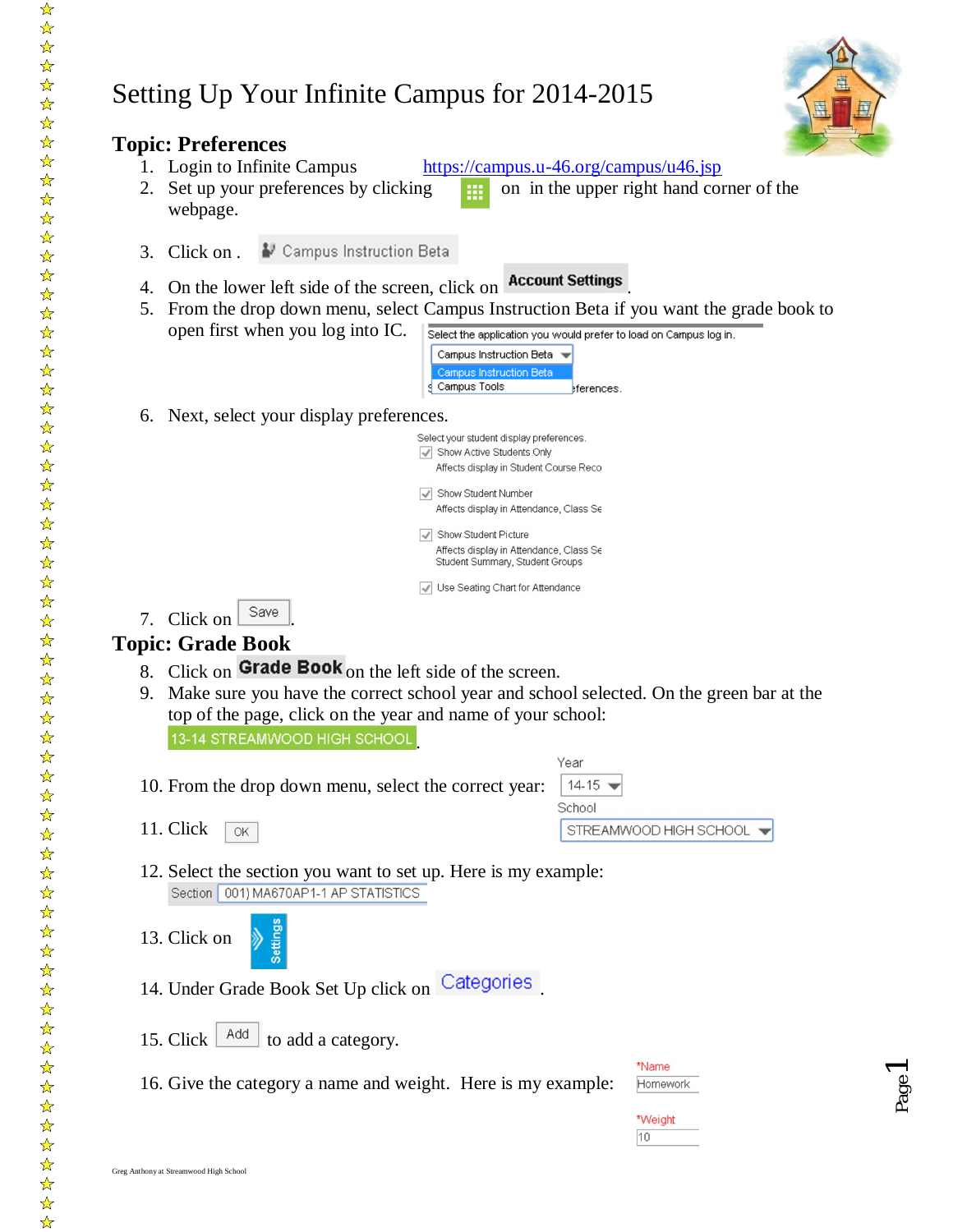- 17. Select the term. Term
- 18. Select Grading Task. For high school teachers, select Semester Coursework Middle school teachers need to select Quarter.

√



- 20. Do this for all your categories.
- 21. If you are going to use the same categories for multiple classes, click on Category Copier

| Select the Copy From class with the<br>categories you just created. Here my<br>example:                                                                                                                                                                                                                                                                                                                   | Select the class to Copy To                                                                                                                                                                                                      |
|-----------------------------------------------------------------------------------------------------------------------------------------------------------------------------------------------------------------------------------------------------------------------------------------------------------------------------------------------------------------------------------------------------------|----------------------------------------------------------------------------------------------------------------------------------------------------------------------------------------------------------------------------------|
| Copy from:<br>$14-15 =$<br><b>14-15 STREAMWOOD HIGH SCHOOL</b><br>001) MA670AP1-1 AP STATISTICS<br>CO1) MARCZOADO 1. AD CTATICTICO<br>Here are the categories in this class:<br>Number of Categories: 4<br>$\checkmark$<br><b>Category Name</b><br>Final Exam<br>$\checkmark$<br>Homework (formative)<br>$\checkmark$<br>Quiz (formative)<br>$\checkmark$<br>Test (summative)<br>$\overline{\phantom{a}}$ | Copy to:<br><b>14-15 STREAMWOOD HIGH SCHOOL</b><br>003) MA310GE2-3 ALGEBRA 3-4 W/SUPPOR<br>I know there are no categores in the class<br>because it says<br>No Categories.<br>Note: You can only copy to one class at a<br>time. |

Click  $\lfloor \frac{\text{Next}}{\text{Next}} \rfloor$  and  $\lfloor \frac{\text{Copy}}{\text{Copy}} \rfloor$ . Do this for all your class that you want to have the same categories. High school teachers, make sure you do both semesters. Middle school teachers, you will set up all four quarters.

23. High School Teachers, the sum your categories for Semester Coursework must equal 100. Your final exam is not part of the Semester Coursework. It is a separate category. Here is my example:

| Sequence $\triangle$ | Category                | *Weight |
|----------------------|-------------------------|---------|
|                      | Homework (formative)    | 10.0    |
|                      | Quiz (formative)        | 20.0    |
|                      | <b>Test (summative)</b> | 70.0    |
|                      | <b>Final Exam</b>       | 10.0    |

24. **You must determine what the appropriate weights for your students.** These are the weights for my seniors in an advanced class. These are not my weight for my freshmen, which are much different.

 $\frac{1}{\sqrt{2}}$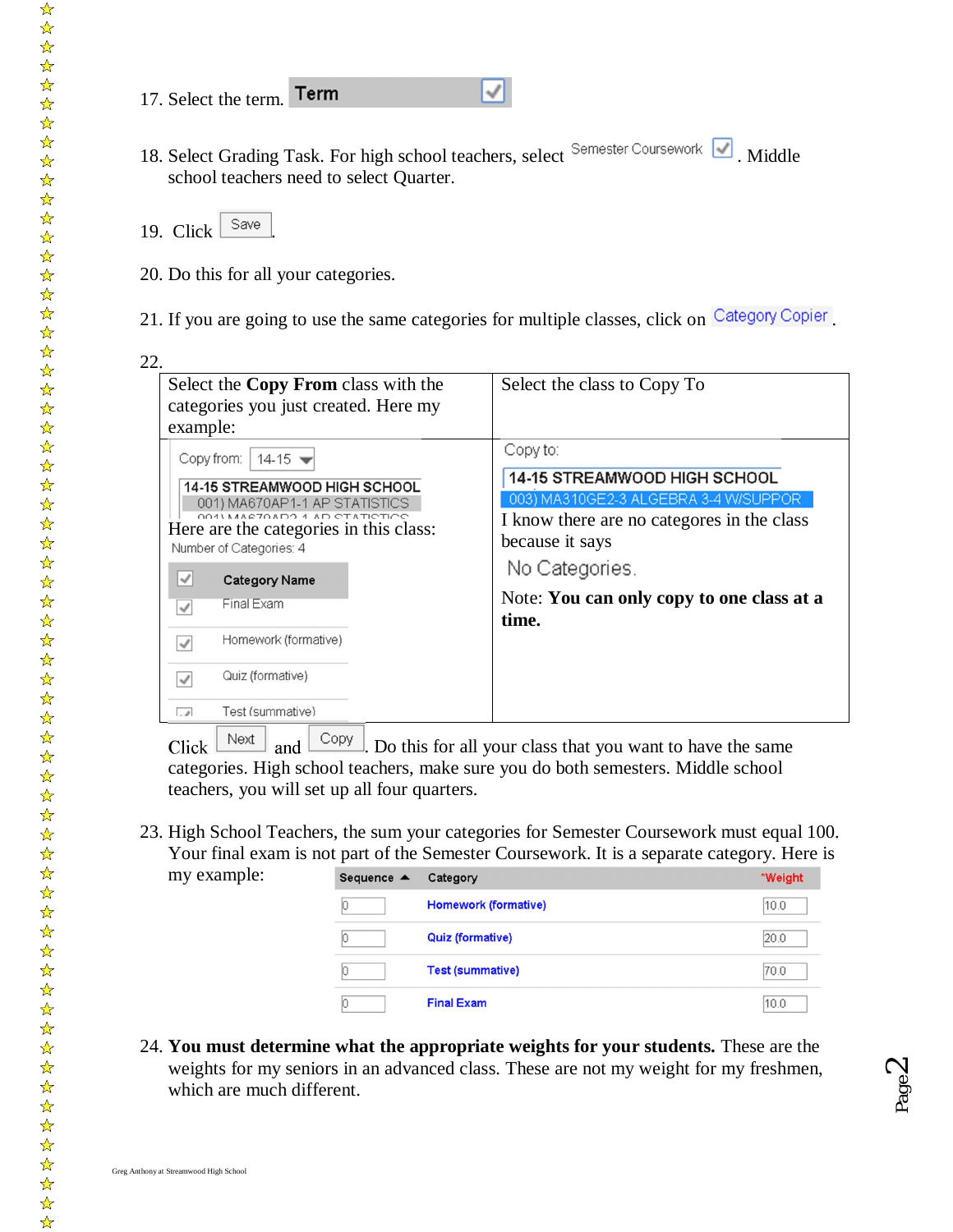## 25. Click on Grade Calc Options

| <b>Traditional Grade Book</b>                                                                     | <b>Standards Based Grading (SBG) Grade Book</b>                                        |
|---------------------------------------------------------------------------------------------------|----------------------------------------------------------------------------------------|
| Continue<br>a) Click on                                                                           | Continue<br>a) Click on                                                                |
| b) Under Grading Task click on the drop down                                                      | b) Under Standards click on the drop down                                              |
| menu and select                                                                                   | Fill Calculation Type<br>menu and select                                               |
| Fill Calculation Type                                                                             | No Calculation<br>No Calculation<br>In Progress Grade<br>Proficiency Estimate (Rubrics |
| No Calculation<br>In Progress Grade                                                               | If you want IC to estimate the grade for you,                                          |
|                                                                                                   | select Proficiency Estimate. Students and                                              |
|                                                                                                   | parents will not see the estimate.                                                     |
| c) Under Grading Scale select                                                                     | c) Select the method of the estimate:                                                  |
| *Grading Scale:                                                                                   | If you use the Power Law, the<br>*Method:                                              |
|                                                                                                   | later assignments will carry<br>Power Law                                              |
| U-46 2013-2014 Grade Scale<br>U-46 Pass/Fail Only<br>Check IN/OUT<br>U-46 2014-2015 Grading Scale | Power Law<br>more weight.<br><b>Highest Score</b><br>Mode of Last 3<br>Mode of Last 5  |
| Weight Categories<br>d) Check                                                                     | Save<br>d) Click on                                                                    |
| e) High school teachers set up the semester grade                                                 | Notes: There is no set up for the final exam.                                          |
| Semester<br>by checking                                                                           |                                                                                        |
| f) Add the tasks and weights.                                                                     |                                                                                        |
| <b>Effective</b><br>*Child Task/Standard<br>*Weight<br>℅                                          |                                                                                        |
| 10.0000<br>Q4 Semester Exam<br>10.00<br>×                                                         |                                                                                        |
| 90.0000<br>Q4 Semester Coursework<br>90.00<br>x                                                   |                                                                                        |
| Add                                                                                               |                                                                                        |
| Save<br>g) Click on                                                                               |                                                                                        |

## **Topic: Grade Book Preferences**

26. For your grade book preferences, check the appropriate boxes.

#### **Preferences**

Page ო

| Display Sparkline Graph       |   |
|-------------------------------|---|
| Pass/Fail Coloring for Grades | ✔ |
| Pass/Fail Coloring for Scores | ✔ |
| Save Alert                    |   |
| <b>Use Canned Comments</b>    |   |

## **Topic: Seating Charts**

- 27. Click on Seating Charts
- 28. Click  $\boxed{\mathbb{N}$ ew
- 29. Select a class. Here is my example:  $\bullet$  MA300CT1-1 ALGEBRA 3-4<br>30. Give the seating chart a name: \*Seating Chart Name
- 30. Give the seating chart a name:

Period 1

31. Select the number of Columns and Rows. If there are not enough desks for your students, IC will not let you continue.

☆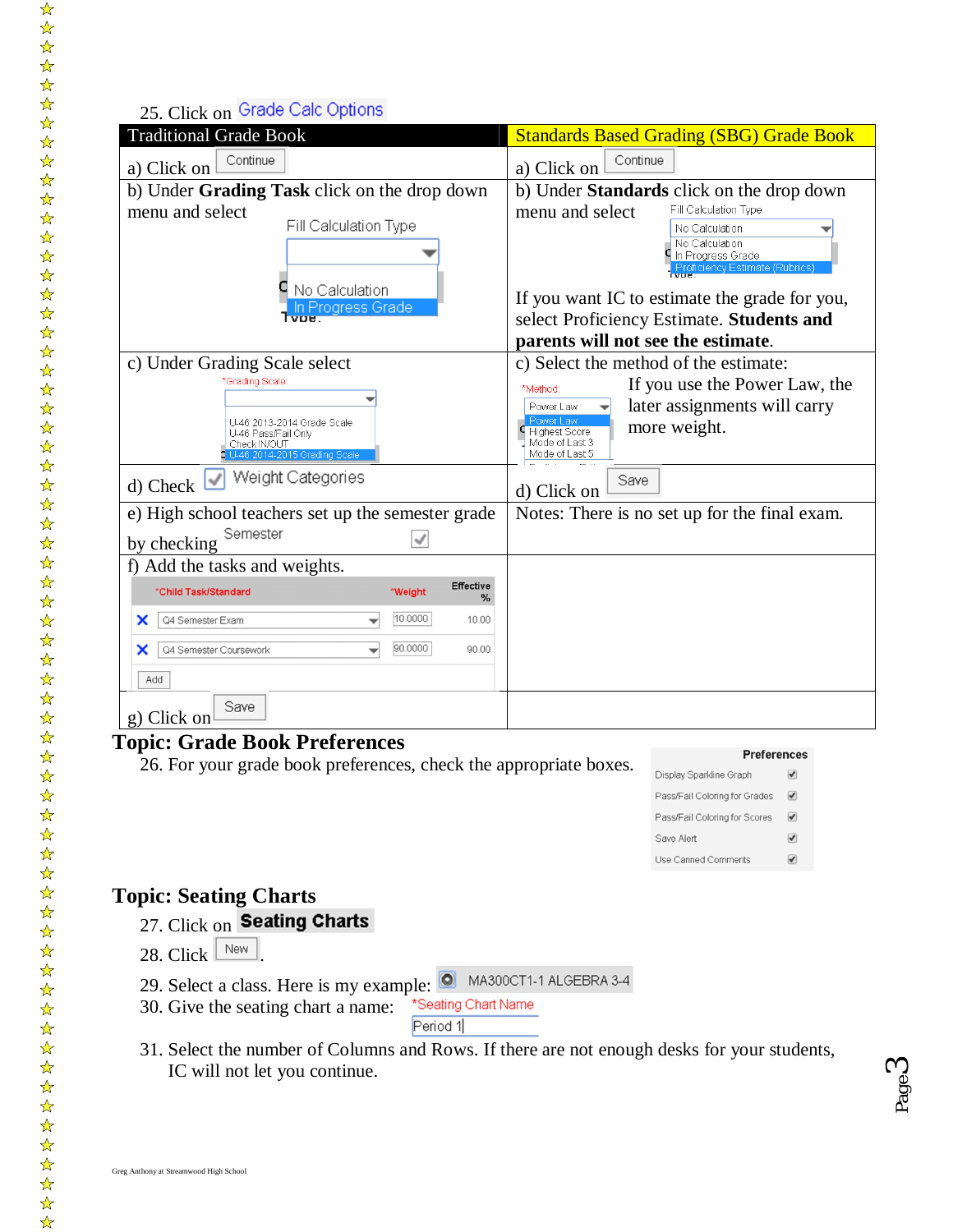32. You can have IC place the students in the desks or you can place them yourself.

Place Students Do Not Place

- Create Chart 33. Click
- 34. You can click and drag desks around the room to any configuration you want. Here is an example:



35. You can click on a student and place them in a desk or you can click on

Place Students

Page  $\overline{\mathcal{A}}$ 

- 36. If you click on  $\sqrt{\frac{Make \text{Default}}{and}}$  and selected use seating chart for attendance, this is the seating chart that will be used for attendance.
- 37. Click  $\frac{\text{Save}}{\text{}}$
- 38. You can create more than one seating chart per class. Click  $\Box$  to create another seating chart. Do this for all your classes.

## **Topic: Adding Assignments to Your Grade Book.**

- 39. Click on  $\overline{\text{Grade Book}}$ . Select a section. Here is my example:<br>Section  $\overline{\begin{array}{c} 001 \end{array}}$  MA670AP1-1 AP STATISTICS
- 40. Near the top of the web page, select the correct Term. High school teachers need to select Q2 for the first semester. Middle school teachers need to select the current quarter.  $Term | Q2$ .
- 41. High school teachers, select <sup>rask</sup> Semester Coursework.
- 42. Click on  $\boxed{+ \text{Add}}$
- 43. Fill out the information. If you give students a worksheet or other document, you can attach it to the assignment on IC. Students will be able to download it. Under

**Information for Students** click on  $\left[\right]$  Add Files . Find the file and upload it to your grade book.

☆